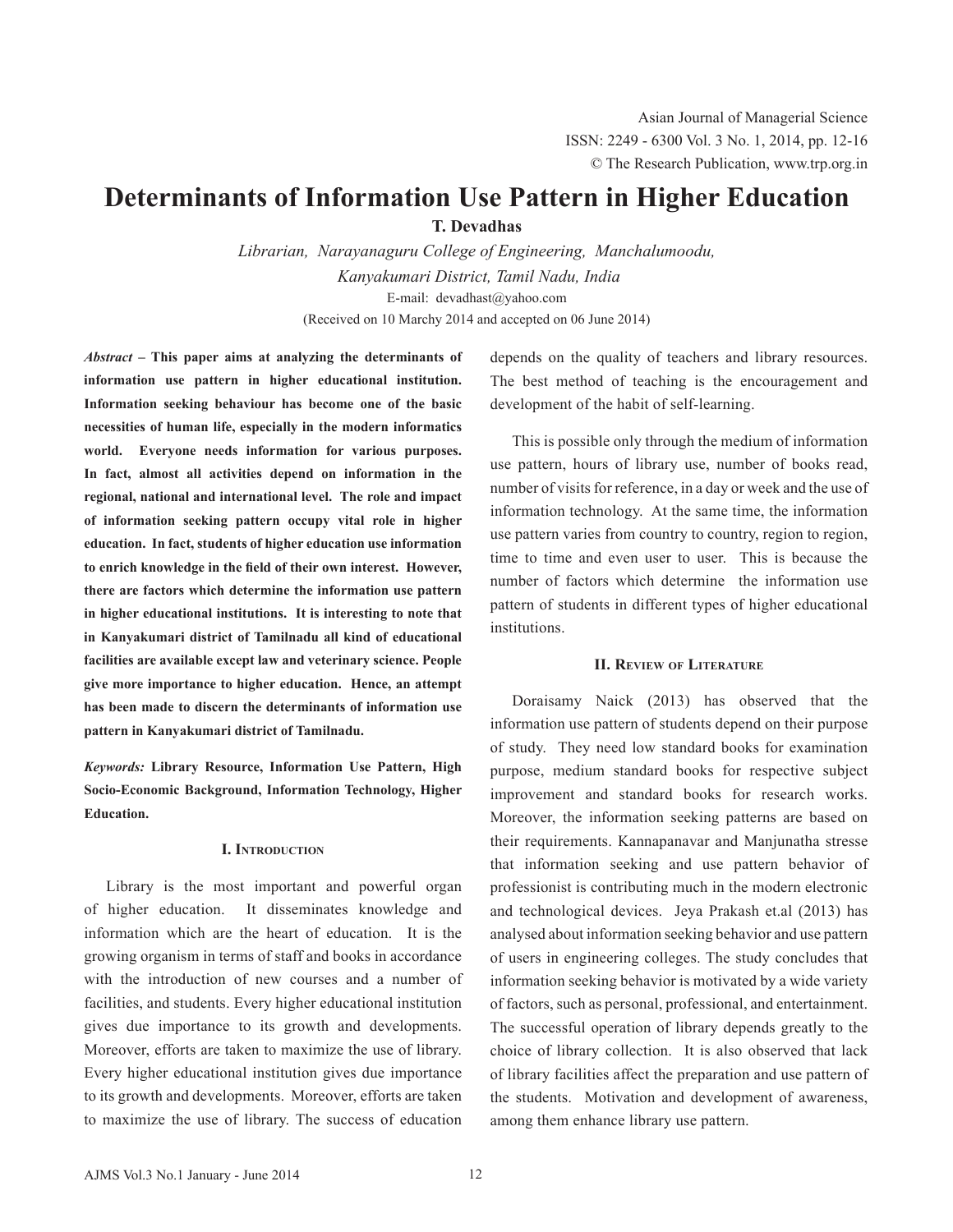#### **III. AIM and Methodology**

This paper focuses on the determinants of information use pattern in higher educational institutions in Kanyakumari District, Tamil Nadu. The study uses stratified random sampling with a view to analyse the information use patten of students studying in different types and levels of higher education. Infact, on the basis of gender, 100 male and 100 female students, were selected. Further, on the basis of socio-economic back ground, 100 students belong to high socio-economic background and 100 students belong to low socio-economic background were selected for study. Moreover, on the basis of nature of course, 100 students were selected. And 100 graduates and 100 post graduates, were selected to examine the determinants of information use pattern with reference to the level of studies. For this purpose, the investigator visited different types of higher educational institutions to observe and interview the students personally in order to arrive at a meaningful conclusion about information use pattern.

#### **IV. Determinants**

The followings are the factors which determine the information use pattern in higher education.

#### *1. Gender*

Gender is the first characteristic by which the humans are classified into two-male and female. It determines the information use pattern in higher educational institutions. It is seen that out of the 100 male students, 27-31 percent respondents visit library for reading newspaper or consulting reference books. It is 48-59 per cent female respondents in arts and science colleges and 84-91 per cent males and 96 per cent females in engineering colleges. It shows that more number of female students use library resources than the number of male students. Thus, it can be concluded that gender is one of the determinants of information use pattern in educational institutions.

## *2. Socio-economic Background*

The entire students population has been classified as students belonging to high socio-economic background and students belonging to low socio-economic background. Socio-economic background refers to respondents' parental education, nature of employment and type of occupation, family tradition and income It is discerned that out of 100 samples belong to high socio-economic background, 89 per cent use library resources where as it is 53.7 per cent in the case of samples belong to low socio-economic background. It reveals that socio-economic background of the respondents determines the information use pattern in the study area.

#### *3. Nature of course*

This study covers students studying various courses such as B.A., B.Sc., M.A., M.Sc., B.E. M.Ed., B.Tech., B.Sc (Nursing) and M.B.B.S. degree courses. The course they study also determines the information use pattern to a large extent in the study area. Out of the 100 respondents in arts and science course, 29-33 per cent visit library for information and books. It is 81-94 per cent in engineering course and 100 percent in medical course. It shows that type of course determines the information use pattern in higher educational institutions. This is because students studying medical and engineering courses depend more on library resources for study than that in arts and science students.

#### *4. Level of study*

Level of study is also another important factor which determines the information use pattern. In fact, the information use pattern is different from graduate to post graduate students. It is seen that the use of hours in library, use of resources and communication information technology depend on the level of studies. The study shows that out of each 100 graduate students in the different subject, 28 per cent in arts and science college, 83 per cent in engineering college and 8.92 per cent in medical college use library resources. But, it is 74-91 percent in arts and science college, 97 percent in engineering colleges and 100 per cent in medical college use library resources in the post graduate levels. It reveals that less number of respondents (28%) use library resources at graduate level where as it is higher (74-91%) at post graduate level. Thus, level of study also determines the information use pattern of students.

# *5. Quality of Library Sstaff*

An attempt is made to examine whether the personality of library staff determine the information use pattern in higher educational institutions. The study shows that keeping path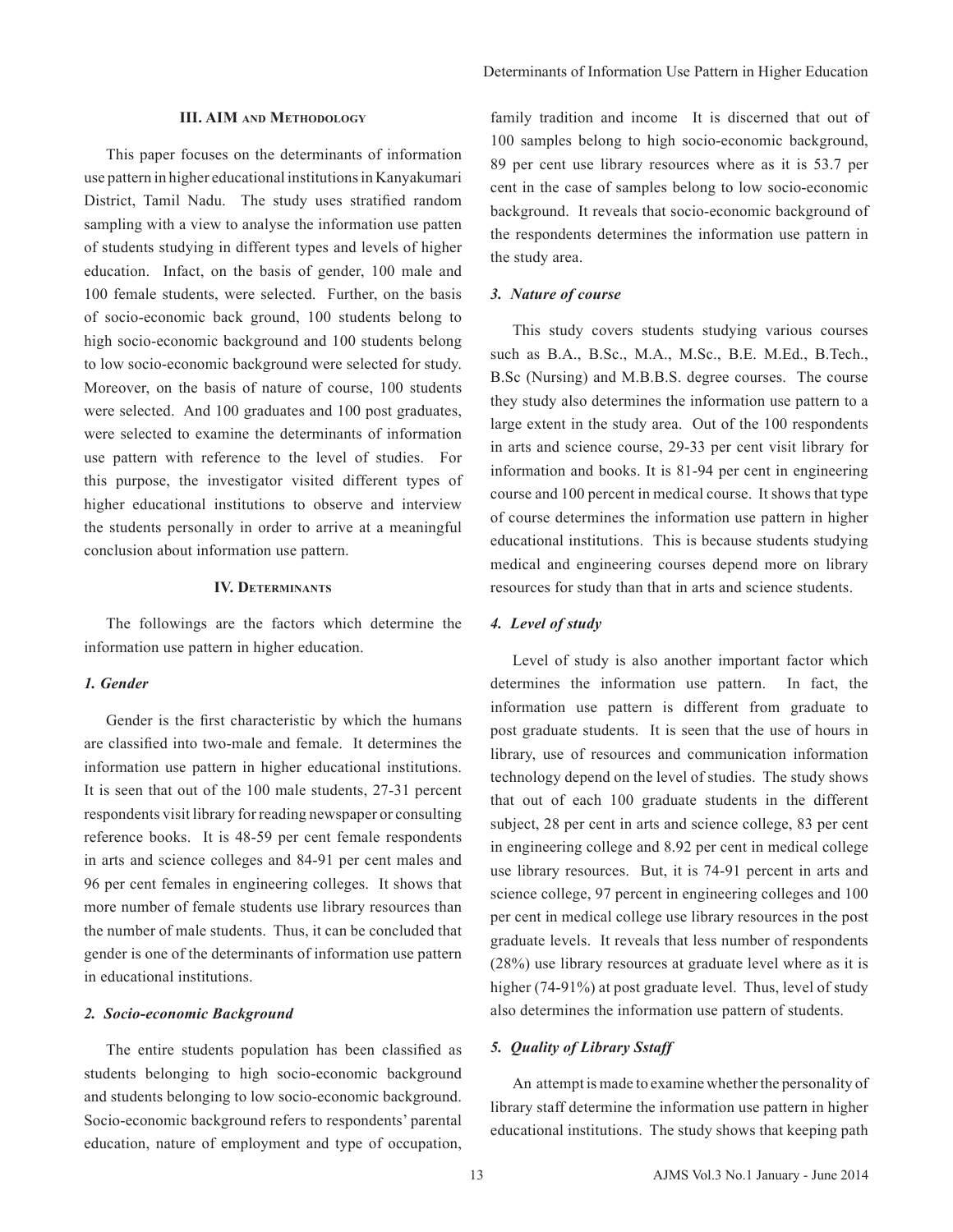## T. Devadhas

finders, revising and publishing the upto date data catalogue, introducing the new arrivals and available communication information technology, helping the students to locate the required material, kindness, sympathy and helping attitude of the library staff maximize the use of library resources. Out of the 100 respondents 39 per cent are of the view that the personality of the library staff affects the information use pattern in higher educational institutions.

## *6. Library Resources*

The level of information use pattern depends on the availability of library resources. It includes the availability of books, periodicals, computer with internet, newspaper, e-book, e-journals reprographic and current awareness service facilities available in a library. In fact, current publication, all types of newspapers, and journals, communication technology motivate the respondents for information use. Out of the total respondents 76 per cent accepted that the information use pattern depends on library resources and facilities available in educational institutions. There is a positive relationship between the availability of library resources and information use pattern.

#### *7. Library Facilities*

Library facilities such as seating arrangement, availability of space, and furniture, ventilations, lightening, tidiness, airing, separate reading room for male and females, library consultant, display of current arrivals, reference section and conducive environment influence the information use pattern to a large extent. About 92.8 per cent respondents studying in arts and science, medical and engineering colleges accepted that library infrastructural facilities determine the information use pattern in educational institutions. Thus, library facilities enhance the use pattern of students.

#### *8. Library Hours*

The effective information use pattern depends on library hours. It refers to the opening and closing time of library or working hours. It is very important to note that library should be kept opened at least before and after half an hour other than college working hours. Moreover, library hours should be reserved for one or two days in a week to use library. Among the total respondents 97 per cent accepted that fixation of library working hours and reservation of hours in time table motivate them to utilize the library effectively. It is noted that higher the library working hours, more will be the utilization pattern of library of the students.

# *9. Quality of Faculty*

The information use pattern is also influenced by the quality of faculties. It is seen that some faculties stick on particular book or study materials for preparations of the students from the examination point of view. This is not a healthy atmosphere for learning. In fact, the faculty should use the library and have the knowledge of current information and resources available so as to inform and encourage the students to make better use of library resources. About 68 per cent respondents are of the view that the attitude and motivation of faculties towards the library determines the information use pattern in higher educational institutions.

#### *10. Encouraging self-learning*

Self-learning is the best method of teaching and learning process. It not only saves the dependency of students on teachers but also develops reading habit and personality of them. The frequent provision of assignment and seminar work encourage self learning. This is possible through the effective use of library. In this regard, teachers' role is very important. They should encourage the student to depend on their own legs for acquiring knowledge and information seeking. It is seen that about 73 per cent respondents accepted that encouragement of self-learning induce them to utilize the library effectively. Thus, self learning process is one of the important determinants of information use pattern of the students.

#### *11. Knowledge of Information Technology*

Operational knowledge in technology is very essential to utilize the library effectively. In fact, most of the current information and knowledge can be accessible only through the medium of computer with internet facilities. Hence, every one needs operational knowledge in communicate information technology. Those who do not have knowledge in modern technology cannot utilize library effectively. It is discerned from the study that about 43 per cent respondents do not use library due to lack of knowledge in technology.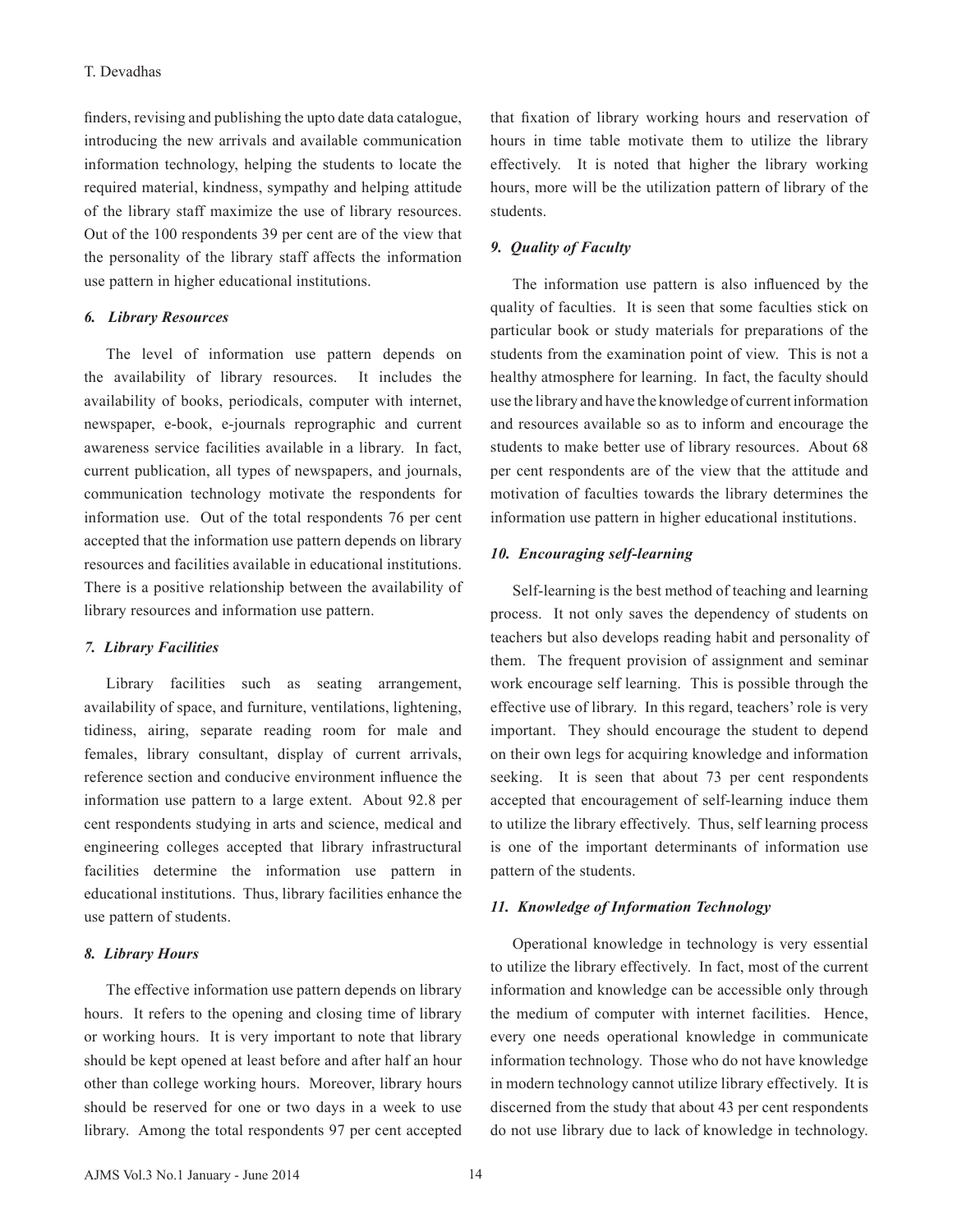Such respondents visit library to read newspapers only. Thus, knowledge in information technology determines the information use pattern in higher educational institutions. There is a positive relationship between library information use pattern and knowledge of information technology of students.

## *12. Purpose of Visit*

The effective information use pattern is largely determined by the purpose of visiting library. The purpose of library visit differs from person to person. Infact, reading newspaper, books, consulting reference books, reviewing books and using internet determine the purpose of library visit. It determines information use pattern that is times of visit, and use of library resources. The study indicates that out of the total respondents 76 per cent students visit library for reading newspaper, in arts and science college, and 64 per cent use internet facilities in engineering college. Thus, the purpose of visit also determine the information use pattern in different types of higher educational institutions

| Sl.No.         | Factors                     | No. of         | Reliability  | Eigen | Per cent  | Cumulative |
|----------------|-----------------------------|----------------|--------------|-------|-----------|------------|
|                |                             | Variables      | Co-efficient | Value | Variation | Percentage |
|                | Nature of course            | 10             | 0.923        | 6.116 | 33.451    | 81.008     |
| $\overline{2}$ | Library resources           | 7              | 0.817        | 5.428 | 29.274    | 74.159     |
| 3              | Purpose of visit            | 5              | 0.804        | 4.103 | 20.119    | 69.502     |
| 4              | Library facilities          | 5              | 0.791        | 3.174 | 17.521    | 61.270     |
| 5              | Library hours               | 4              | 0.733        | 2.637 | 14.818    | 78.367     |
| 6              | Quality of library<br>staff | $\overline{4}$ | 0.685        | 2.005 | 10.706    | 82.455     |
| 7              | Level of study              | $\overline{4}$ | 0.616        | 1.689 | 8.343     | 66.317     |
| 8              | Quality of faculty          | 4              | 0.600        | 1.527 | 6.079     | 60.208     |
| 9              | Self-learning               | 3              | 0.543        | 1.406 | 5.286     | 51.200     |
| 10             | Information<br>technology   | 3              | 0.497        | 1.290 | 4.514     | 47.691     |
| 11             | Socio-economic<br>status    | $\overline{2}$ | 0.364        | 1.108 | 2.937     | 38.062     |
| 12             | Gender                      | $\overline{2}$ | 0.311        | 1.059 | 1.468     | 33.178     |

Table I Factors Determining Information Use Pattern

Source : Computed Data

Kaisar-Meyer-Olkin Measures of samples Acurately = 0.561 Bartlett's Test of sphericity (Chi-square) = 39,813.447

Degree of freedom  $= 486$ 

Significance  $= 0.000$ 

The Eigen value for the first factor namely nature of course factor in 0.923 which reveals that this factor contains much higher information than all other factors. The percentage variation is 33.45 per cent. The nature of course motivates the respondents in information use pattern at the maximum level. The second and third factors namely library resources and purpose of visit, factors account for 29.274 and 20.119 per cent respectively. The fourth, fifth, sixth, seventh, eighth, ninth, tenth, eleventh and twelfth factors, namely library facilities, library hours quality of library staff, level of study, quality of faculties, self-learning, information technology, socio-economic status and gender account for 17.521 percent, 14.818 per cent, 10.706 percent, 8.343 per cent, 6.079 percent, 5.286 per cent, 4.514 per cent, 2.937 percent and 1.468 per cent variance with Eigen value of 3.174, 2.637, 2.005, 1.689, 1.527, 1.406, 1.290, 1.108, 1.059 respectively. Thus, the study concludes that nature of course, library resources and purpose of visit are very important determinants of information use pattern.

# **V. Conclusion**

The study concludes that, gender, socio-economic background, nature of course, level of study, quality of library staff, strength of library resources, library facilities, library hours, quality of faculty, encouragement of self-learning, knowledge in information technology and purpose of visit play important role in determining information use pattern of students in higher educational institutions. Therefore, the